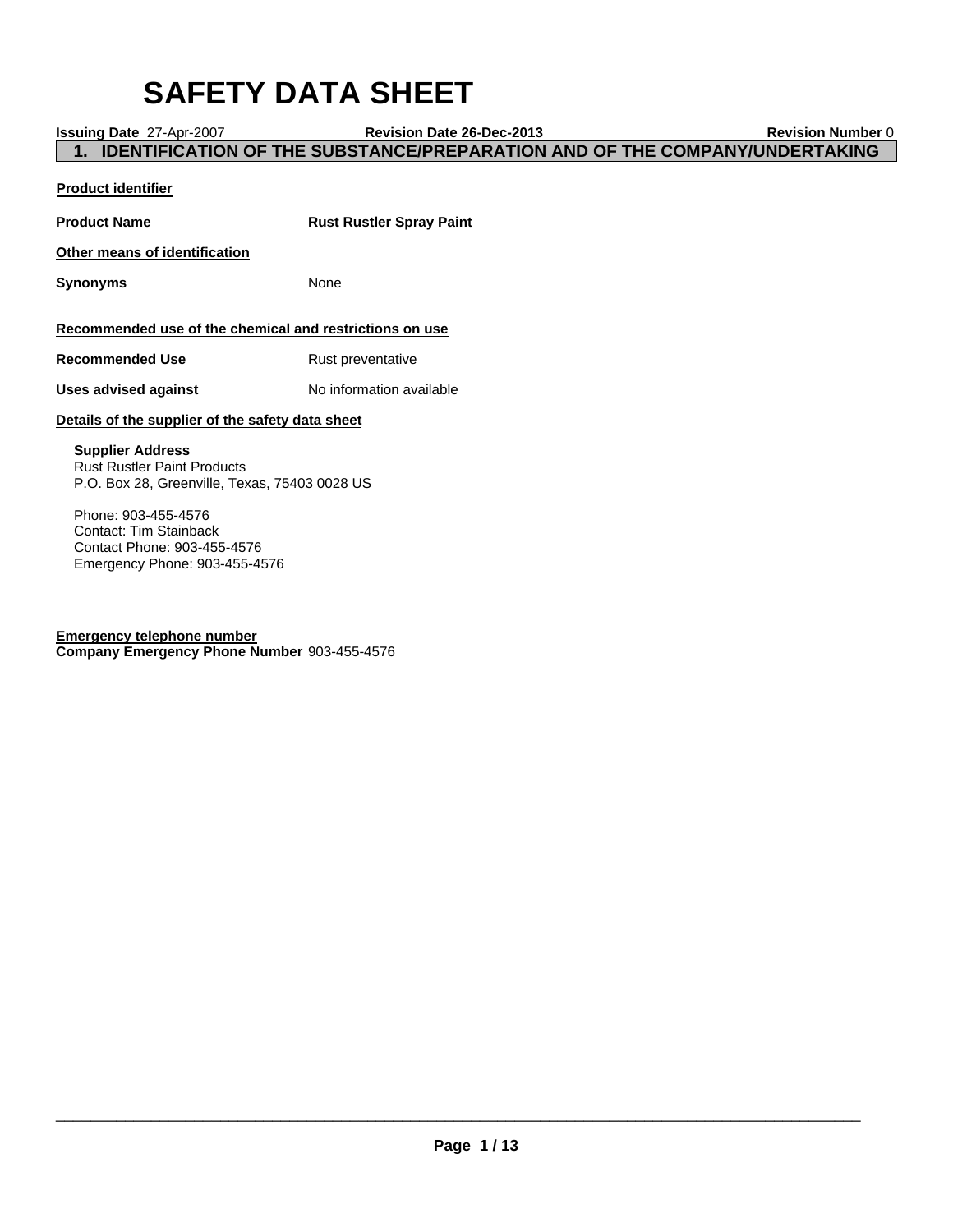# **2. HAZARDS IDENTIFICATION**

 $\overline{\phantom{a}}$  , and the set of the set of the set of the set of the set of the set of the set of the set of the set of the set of the set of the set of the set of the set of the set of the set of the set of the set of the s

# **Classification**

This chemical is considered hazardous by the 2012 OSHA Hazard Communication Standard (29 CFR 1910.1200).

| Skin corrosion/irritation                        | Category 2            |
|--------------------------------------------------|-----------------------|
| Serious eye damage/eye irritation                | Category 2            |
| Germ cell mutagenicity                           | Category 1B           |
| Carcinogenicity                                  | Category 2            |
| Specific target organ toxicity (single exposure) | Category 3            |
| <b>Aspiration toxicity</b>                       | Category <sup>-</sup> |
| <b>Flammable Aerosols</b>                        | llCategory∶           |

#### **GHS Label elements, including precautionary statements**

**Emergency Overview Signal word** Danger **Hazard statements** Causes skin irritation Causes serious eye irritation May cause genetic defects Suspected of causing cancer May cause drowsiness or dizziness May be fatal if swallowed and enters airways Extremely flammable aerosol **Appearance** Silver **Physical State** Liquid Aerosol **Odor** Solvent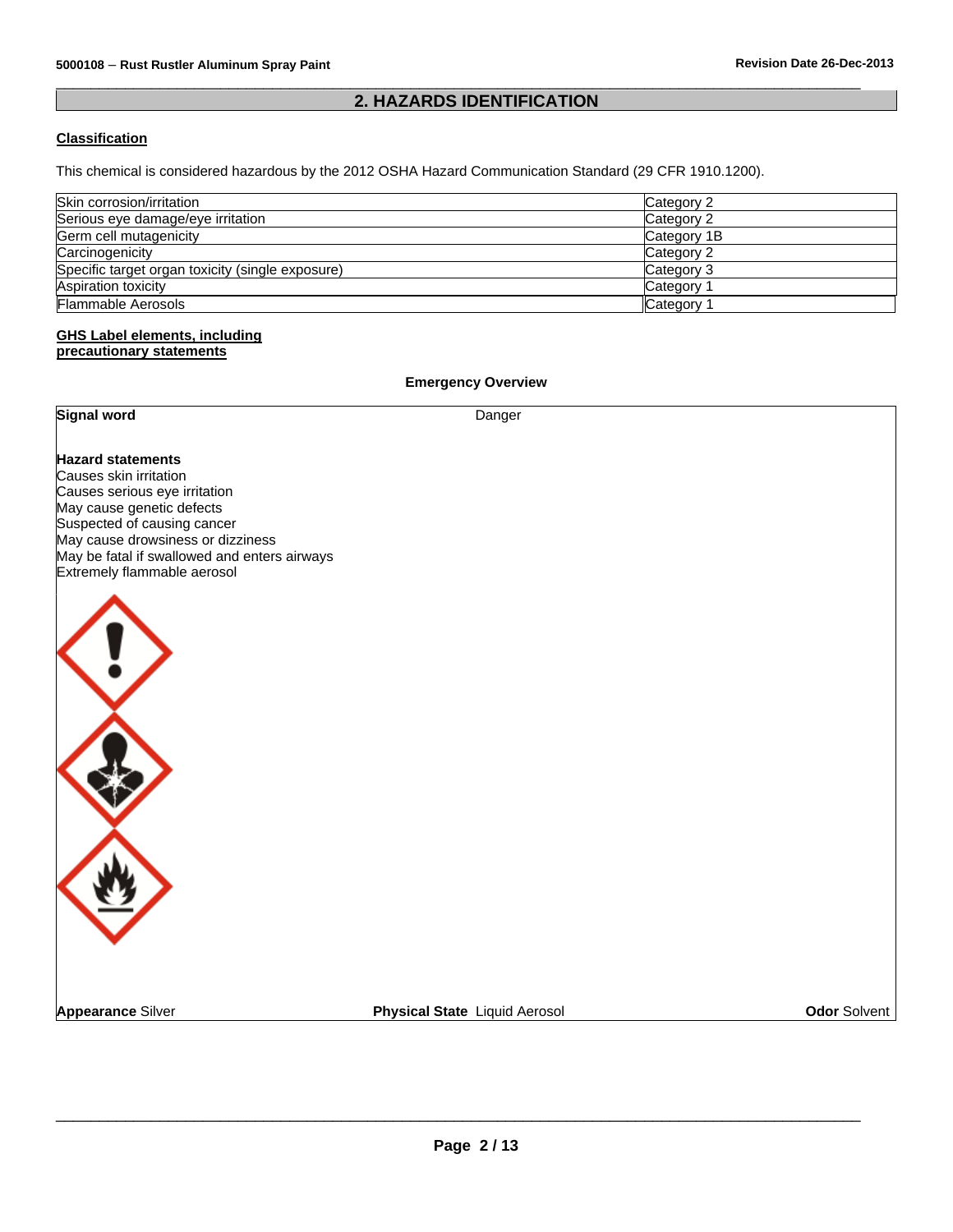#### $\overline{\phantom{a}}$  , and the set of the set of the set of the set of the set of the set of the set of the set of the set of the set of the set of the set of the set of the set of the set of the set of the set of the set of the s **Precautionary Statements - Prevention**

Obtain special instructions before use Do not handle until all safety precautions have been read and understood Use personal protective equipment as required Wash face, hands and any exposed skin thoroughly after handling Avoid breathing dust/fume/gas/mist/vapors/spray Use only outdoors or in a well-ventilated area Keep away from heat/sparks/open flames/hot surfaces. - No smoking Pressurized container: Do not pierce or burn, even after use Do not spray on an open flame or other ignition source

#### **Precautionary Statements - Response**

IF exposed or concerned: Get medical advice/attention Specific treatment (see supplemental first aid instructions on this label)

#### **Skin**

IF ON SKIN: Wash with plenty of soap and water If skin irritation occurs: Get medical advice/attention Take off contaminated clothing and wash before reuse

#### **Inhalation**

IF INHALED: Remove victim to fresh air and keep at rest in a position comfortable for breathing

#### **Ingestion**

IF SWALLOWED: Immediately call a POISON CENTER or doctor/physician Do NOT induce vomiting

#### **Precautionary Statements - Storage**

Store locked up Store in a well-ventilated place. Keep container tightly closed Protect from sunlight. Do not expose to temperatures exceeding 50 °C/122 °F

#### **Precautionary Statements - Disposal**

Dispose of contents/container to an approved waste disposal plant

#### **Hazards not otherwise classified (HNOC)**

Not Applicable

#### **Unknown Toxicity** 35% of the mixture consists of ingredient(s) of unknown toxicity

#### **Other information**

- Harmful to aquatic life with long lasting effects
- Prolonged or repeated contact may dry skin and cause irritation
- Exposure to chlorinated hydrocarbons, such as chloroform and trichloroethane, may increase toxic effects
- Overexposure by inhalation may cause central nervous system depression.

**Interactions with Other Chemicals** Irritants. Sensitizers. Epoxies. Use of alcoholic beverages may enhance toxic effects.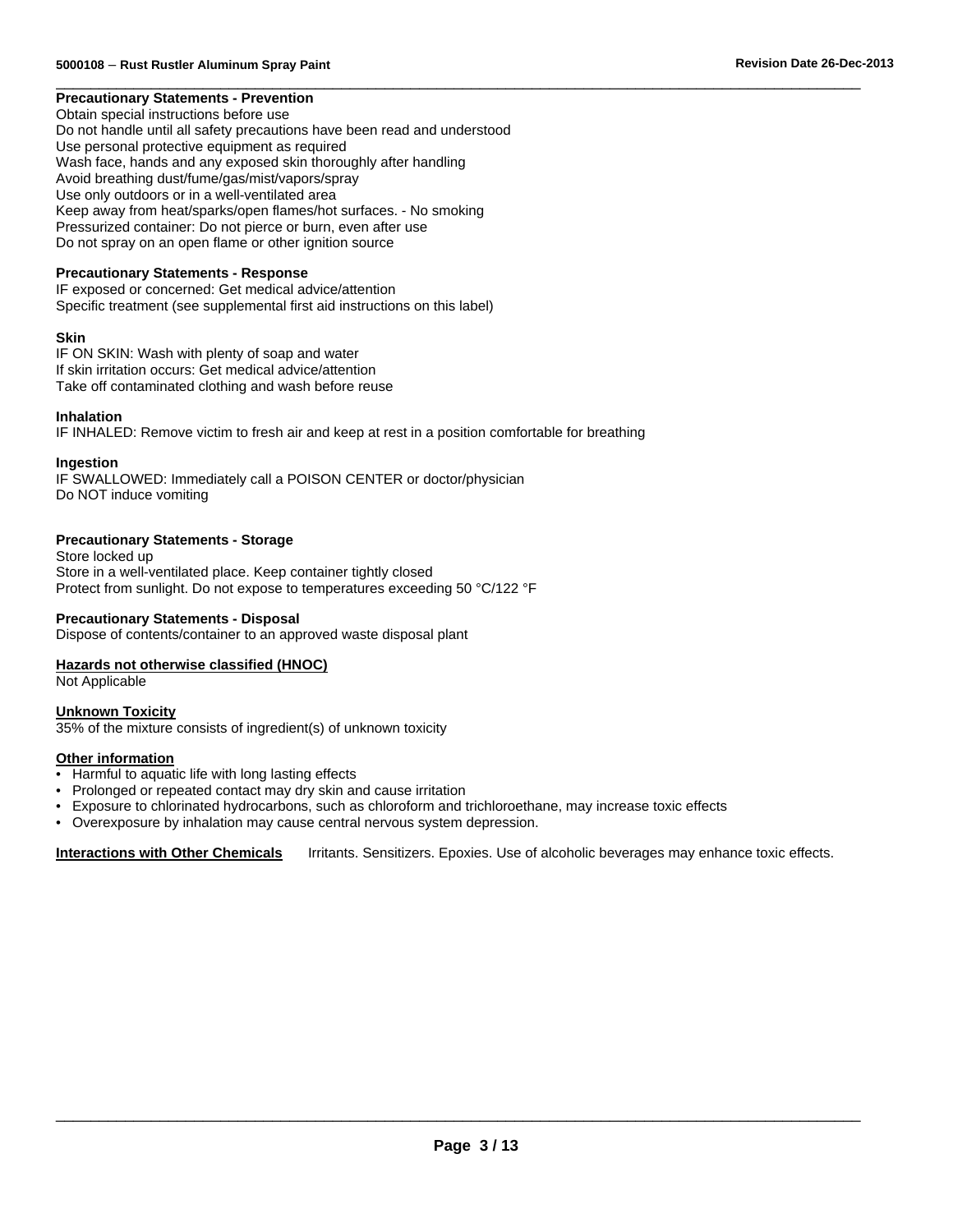# $\overline{\phantom{a}}$  , and the set of the set of the set of the set of the set of the set of the set of the set of the set of the set of the set of the set of the set of the set of the set of the set of the set of the set of the s **3. COMPOSITION/INFORMATION ON INGREDIENTS**

| <b>Chemical Name</b>                     | <b>CAS-No</b> | Weight %  | <b>Trade Secret</b> |
|------------------------------------------|---------------|-----------|---------------------|
| Acetone                                  | 67-64-1       | $30 - 45$ |                     |
| Stoddard solvent                         | 8052-41-3     | $10 - 30$ |                     |
| Propane                                  | 74-98-6       | $5 - 15$  |                     |
| Aluminum                                 | 7429-90-5     | $5 - 15$  |                     |
| N-Butane                                 | 106-97-8      | $5 - 15$  |                     |
| Xylenes (o-, m-, p- isomers)             | 1330-20-7     | $2 - 10$  |                     |
| Hexanoic acid, 2-ethyl-, cobalt(2+) salt | 136-52-7      | $0 - 3$   |                     |

\* The exact percentage (concentration) of composition has been withheld as a trade secret

# **4. FIRST AID MEASURES**

| <b>First aid measures</b>                                   |                                                                                                                                                                                                                                                                                                                                                          |
|-------------------------------------------------------------|----------------------------------------------------------------------------------------------------------------------------------------------------------------------------------------------------------------------------------------------------------------------------------------------------------------------------------------------------------|
| <b>General Advice</b>                                       | Show this safety data sheet to the doctor in attendance. If symptoms persist, call a physician.<br>Immediate medical attention is required.                                                                                                                                                                                                              |
| <b>Eve Contact</b>                                          | Immediately flush with plenty of water. After initial flushing, remove any contact lenses and<br>continue flushing for at least 15 minutes. Keep eye wide open while rinsing. If symptoms<br>persist, call a physician. Do not rub affected area.                                                                                                        |
| <b>Skin Contact</b>                                         | In case of contact with liquefied gas, thaw frosted parts with lukewarm water.                                                                                                                                                                                                                                                                           |
| <b>Inhalation</b>                                           | Move to fresh air. If not breathing, give artificial respiration. Administer oxygen if breathing is<br>difficult and you are trained.                                                                                                                                                                                                                    |
| Ingestion                                                   | Clean mouth with water and afterwards drink plenty of water. Never give anything by mouth to<br>an unconscious person. Do NOT induce vomiting. Aspiration hazard if swallowed - can enter<br>lungs and cause damage. If vomiting occurs, lean victim forward to reduce the risk of<br>aspiration. Call a physician or Poison Control Center immediately. |
| <b>Protection of First-aiders</b>                           | Ensure that medical personnel are aware of the material(s) involved, and take precautions to<br>protect themselves.                                                                                                                                                                                                                                      |
| Most important symptoms and effects, both acute and delayed |                                                                                                                                                                                                                                                                                                                                                          |
| <b>Most Important Symptoms/Effects</b>                      | Coughing and/ or wheezing. Itching.                                                                                                                                                                                                                                                                                                                      |
|                                                             | Indication of any immediate medical attention and special treatment needed                                                                                                                                                                                                                                                                               |
| <b>Notes to Physician</b>                                   | May cause sensitization of susceptible persons. Use of epinephrine may be indicated Treat<br>symptomatically. Because of the danger of aspiration, emesis or gastric lavage should not be<br>employed unless the risk is justified by the presence of additional toxic substances                                                                        |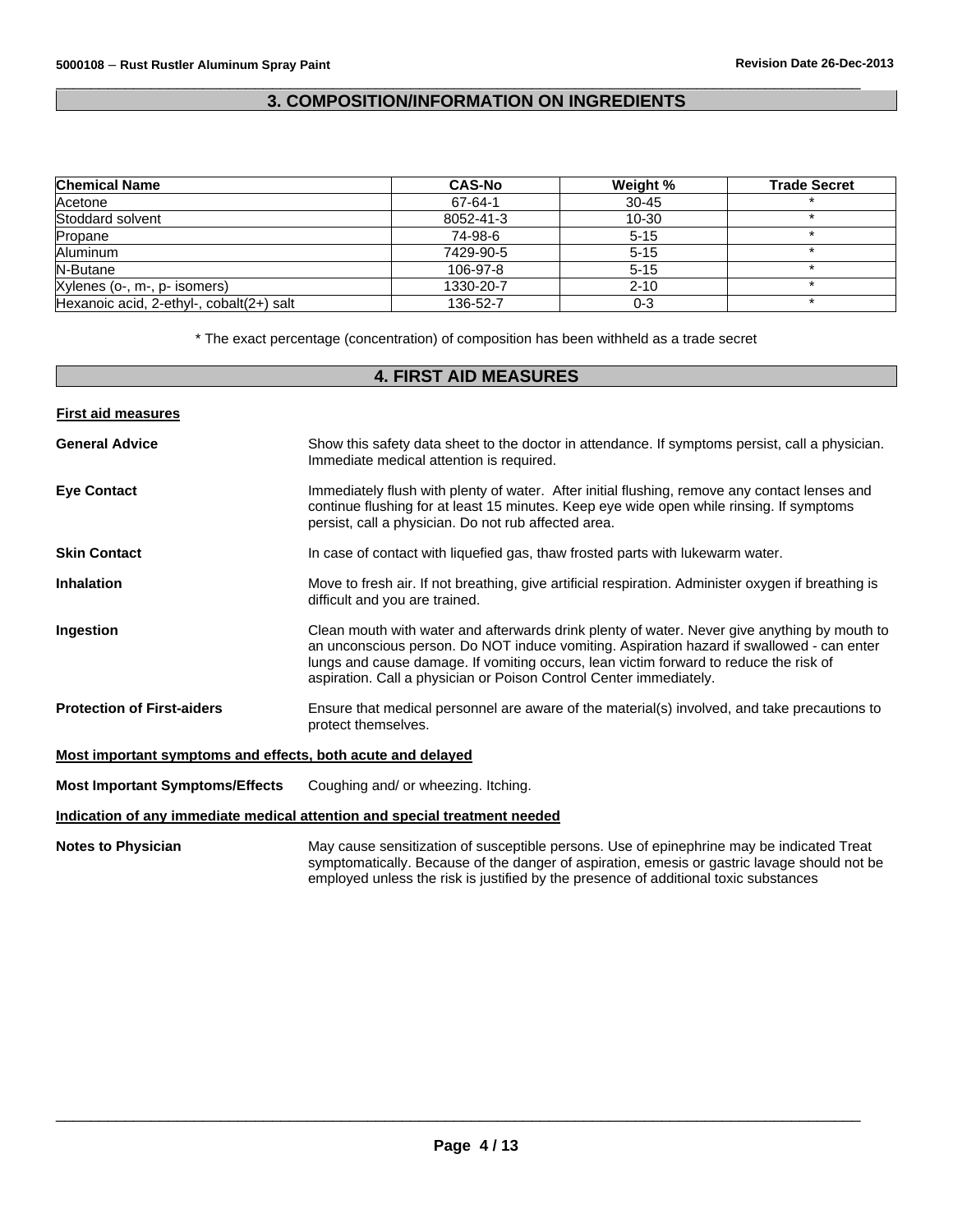# **5. FIRE-FIGHTING MEASURES**

 $\overline{\phantom{a}}$  , and the set of the set of the set of the set of the set of the set of the set of the set of the set of the set of the set of the set of the set of the set of the set of the set of the set of the set of the s

#### **Suitable Extinguishing Media**

Dry chemical. Carbon dioxide (CO<sub>2</sub>).

#### **Unsuitable Extinguishing Media**

DO NOT EXTINGUISH A LEAKING GAS FIRE UNLESS LEAK CAN BE STOPPED.

### **Specific Hazards Arising from the Chemical**

Some may burn but none ignite readily. Ruptured cylinders may rocket.

| <b>Uniform Fire Code</b>                               | Sensitizer: Liquid<br>Aerosols: Level III          |
|--------------------------------------------------------|----------------------------------------------------|
| <b>Physical/Chemical Reaction</b><br><b>Properties</b> | Ignites readily and burns so as to create a hazard |

| <b>Explosion Data</b>                   |      |
|-----------------------------------------|------|
| <b>Sensitivity to Mechanical Impact</b> | None |
|                                         |      |

**Sensitivity to Static Discharge** Yes

#### **Protective Equipment and Precautions for Firefighters**

Move containers from fire area if you can do it without risk. Damaged cylinders should be handled only by specialists

#### **6. ACCIDENTAL RELEASE MEASURES**

#### **Personal precautions, protective equipment and emergency procedures**

| <b>Personal Precautions</b>                          | Stop leak if you can do it without risk.                                                                      |
|------------------------------------------------------|---------------------------------------------------------------------------------------------------------------|
| <b>Other Information</b>                             | Ventilate the area.                                                                                           |
| <b>Environmental precautions</b>                     |                                                                                                               |
| <b>Environmental Precautions</b>                     | Prevent entry into waterways, sewers, basements or confined areas.                                            |
| Methods and material for containment and cleaning up |                                                                                                               |
| <b>Methods for Containment</b>                       | If possible, turn leaking containers so that gas escapes rather than liquid. Allow substance to<br>evaporate. |
| <b>Methods for Cleaning Up</b>                       | Do not direct water at spill or source of leak.                                                               |

# **7. HANDLING AND STORAGE**

#### **Precautions for safe handling**

| <b>Handling</b>                                              | Handle in accordance with good industrial hygiene and safety practice. Avoid contact with<br>eyes. Avoid breathing vapors or mists. Keep away from open flames, hot surfaces and sources<br>of ignition. Contents under pressure. Do not puncture or incinerate cans.                                                                                                                                                                                                                     |
|--------------------------------------------------------------|-------------------------------------------------------------------------------------------------------------------------------------------------------------------------------------------------------------------------------------------------------------------------------------------------------------------------------------------------------------------------------------------------------------------------------------------------------------------------------------------|
| Conditions for safe storage, including any incompatibilities |                                                                                                                                                                                                                                                                                                                                                                                                                                                                                           |
| <b>Storage</b>                                               | Keep in properly labeled containers. Keep away from heat and sources of ignition. Keep<br>containers tightly closed in a dry, cool and well-ventilated place. Store locked up. Protect from<br>moisture. Keep out of the reach of children. Store away from other materials. Protect from<br>sunlight. Do not store near combustible materials. Keep in an area equipped with sprinklers.<br>Store in accordance with the particular national regulations. Store in accordance with local |

# regulations. **Incompatible Products** Strong acids. Strong bases. Strong oxidizing agents. Chlorinated compounds.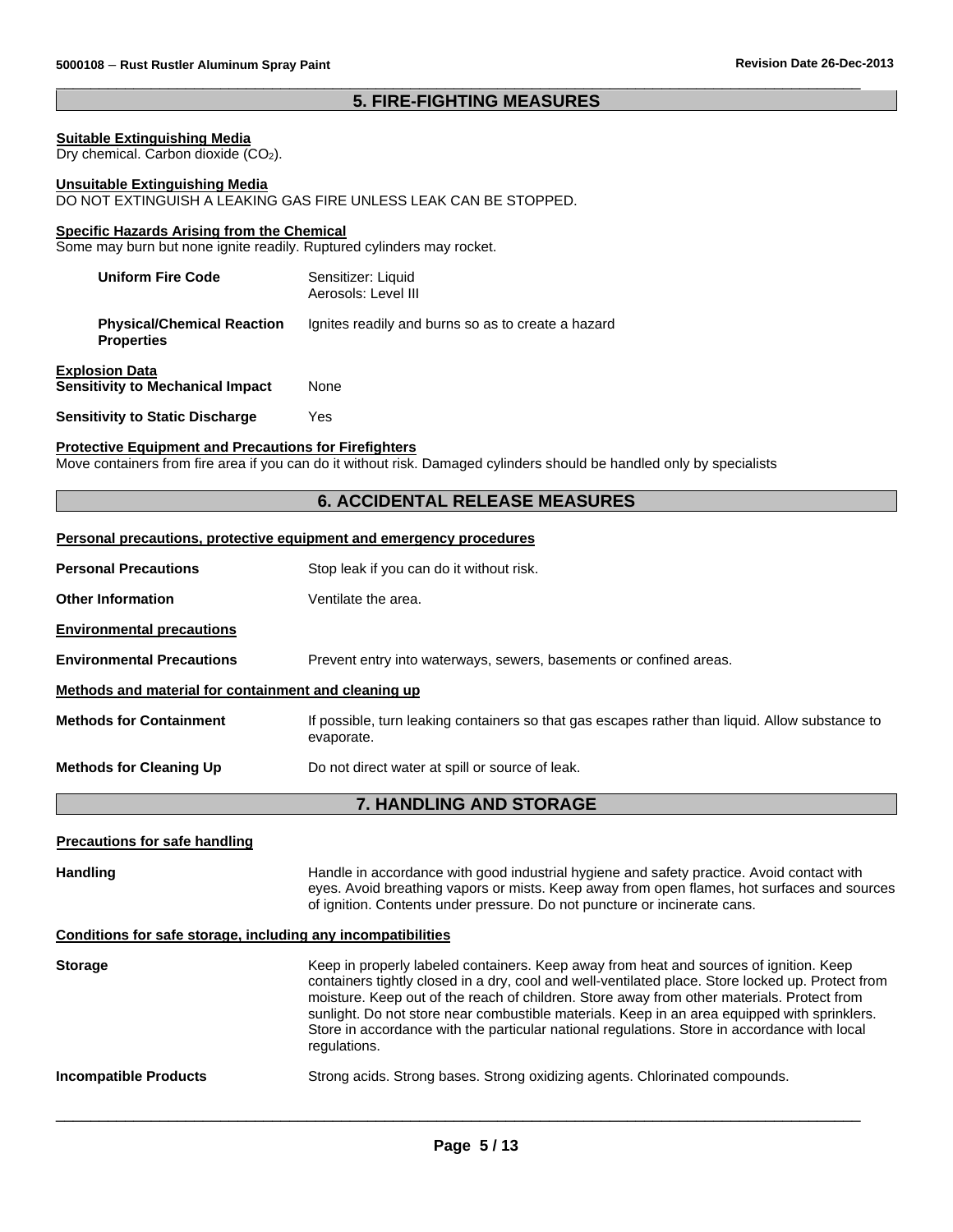# **8. EXPOSURE CONTROLS/PERSONAL PROTECTION**

 $\overline{\phantom{a}}$  , and the set of the set of the set of the set of the set of the set of the set of the set of the set of the set of the set of the set of the set of the set of the set of the set of the set of the set of the s

#### **Control parameters**

| <b>Exposure Guidelines</b>                |                                    |                                                                                                                                                                                                                                                                                 |                                                                                                     |
|-------------------------------------------|------------------------------------|---------------------------------------------------------------------------------------------------------------------------------------------------------------------------------------------------------------------------------------------------------------------------------|-----------------------------------------------------------------------------------------------------|
| <b>Chemical Name</b>                      | <b>ACGIH TLV</b>                   | <b>OSHA PEL</b>                                                                                                                                                                                                                                                                 | <b>NIOSH IDLH</b>                                                                                   |
| Acetone<br>$67 - 64 - 1$                  | STEL: 750 ppm<br>TWA: 500 ppm      | TWA: 1000 ppm<br>TWA: 2400 mg/m <sup>3</sup><br>(vacated) TWA: 750 ppm<br>(vacated) TWA: $1800 \text{ mg/m}^3$<br>(vacated) STEL: $2400 \text{ mg/m}^3$ The<br>acetone STEL does not apply to the<br>cellulose acetate fiber industry. It is in<br>effect for all other sectors | IDLH: 2500 ppm 10% LEL<br>TWA: 250 ppm<br>TWA: 590 mg/m <sup>3</sup>                                |
|                                           |                                    | (vacated) STEL: 1000 ppm                                                                                                                                                                                                                                                        |                                                                                                     |
| Stoddard solvent<br>8052-41-3             | TWA: 100 ppm                       | <b>TWA: 500 ppm</b><br>TWA: 2900 mg/m <sup>3</sup><br>(vacated) TWA: 100 ppm<br>(vacated) TWA: $525 \text{ mg/m}^3$                                                                                                                                                             | IDLH: 20000 mg/m <sup>3</sup><br>Ceiling: $1800 \text{ mg/m}^3$ 15 min<br>TWA: $350 \text{ mg/m}^3$ |
| Propane<br>74-98-6                        | TWA: 1000 ppm                      | TWA: 1000 ppm<br>TWA: 1800 mg/m <sup>3</sup>                                                                                                                                                                                                                                    | <b>IDLH: 2100 ppm</b><br>TWA: 1000 ppm<br>TWA: 1800 mg/m <sup>3</sup>                               |
| <b>Aluminum</b><br>7429-90-5              | TWA: 1 $mg/m3$ respirable fraction | TWA: 15 $mg/m3$ total dust<br>TWA: 5 mg/m <sup>3</sup> respirable fraction<br>(vacated) TWA: 15 mg/m <sup>3</sup> total dust<br>(vacated) TWA: 5 mg/m <sup>3</sup> respirable<br>fraction                                                                                       | TWA: 10 $mq/m3$ total dust<br>TWA: $5 \text{ mg/m}^3$ respirable dust                               |
| N-Butane<br>106-97-8                      | TWA: 1000 ppm                      | (vacated) TWA: 800 ppm<br>(vacated) TWA: 1900 mg/m $3$                                                                                                                                                                                                                          | TWA: 800 ppm<br>TWA: 1900 mg/m $3$                                                                  |
| Xylenes (o-, m-, p- isomers)<br>1330-20-7 | STEL: 150 ppm<br>TWA: 100 ppm      |                                                                                                                                                                                                                                                                                 |                                                                                                     |

*Immediately Dangerous to Life or Health. ACGIH TLV: American Conference of Governmental Industrial Hygienists - Threshold Limit Value. OSHA PEL: Occupational Safety and Health Administration - Permissible Exposure Limits. NIOSH IDLH:*

**Other Exposure Guidelines** Vacated limits revoked by the Court of Appeals decision in AFL-CIO v. OSHA, 965 F.2d 962 (11th Cir., 1992).

#### **Appropriate engineering controls**

| <b>Engineering Measures</b> | Showers                    |
|-----------------------------|----------------------------|
|                             | Eyewash stations           |
|                             | <b>Ventilation systems</b> |

#### **Individual protection measures, such as personal protective equipment**

**Eye/Face Protection** Avoid contact with eyes None required for consumer use. If splashes are likely to occur, wear: Tightly fitting safety goggles. **Skin and Body Protection** Wear protective gloves/clothing. Long sleeved clothing. Impervious gloves. Chemical resistant apron. Antistatic boots **Respiratory Protection** If exposure limits are exceeded or irritation is experienced, NIOSH/MSHA approved respiratory protection should be worn. **Hygiene Measures** When using, do not eat, drink or smoke. Provide regular cleaning of equipment, work area and clothing. Avoid contact with skin, eyes and clothing. Wash hands before breaks and immediately after handling the product. Keep away from food, drink and animal feeding stuffs. Wear suitable gloves and eye/face protection. Do not eat, drink or smoke when using this product.

### **9. PHYSICAL AND CHEMICAL PROPERTIES**

|                       |  | <b>Physical and Chemical Properties</b> |
|-----------------------|--|-----------------------------------------|
| <b>Physical State</b> |  |                                         |

**Physical State** Liquid Aerosol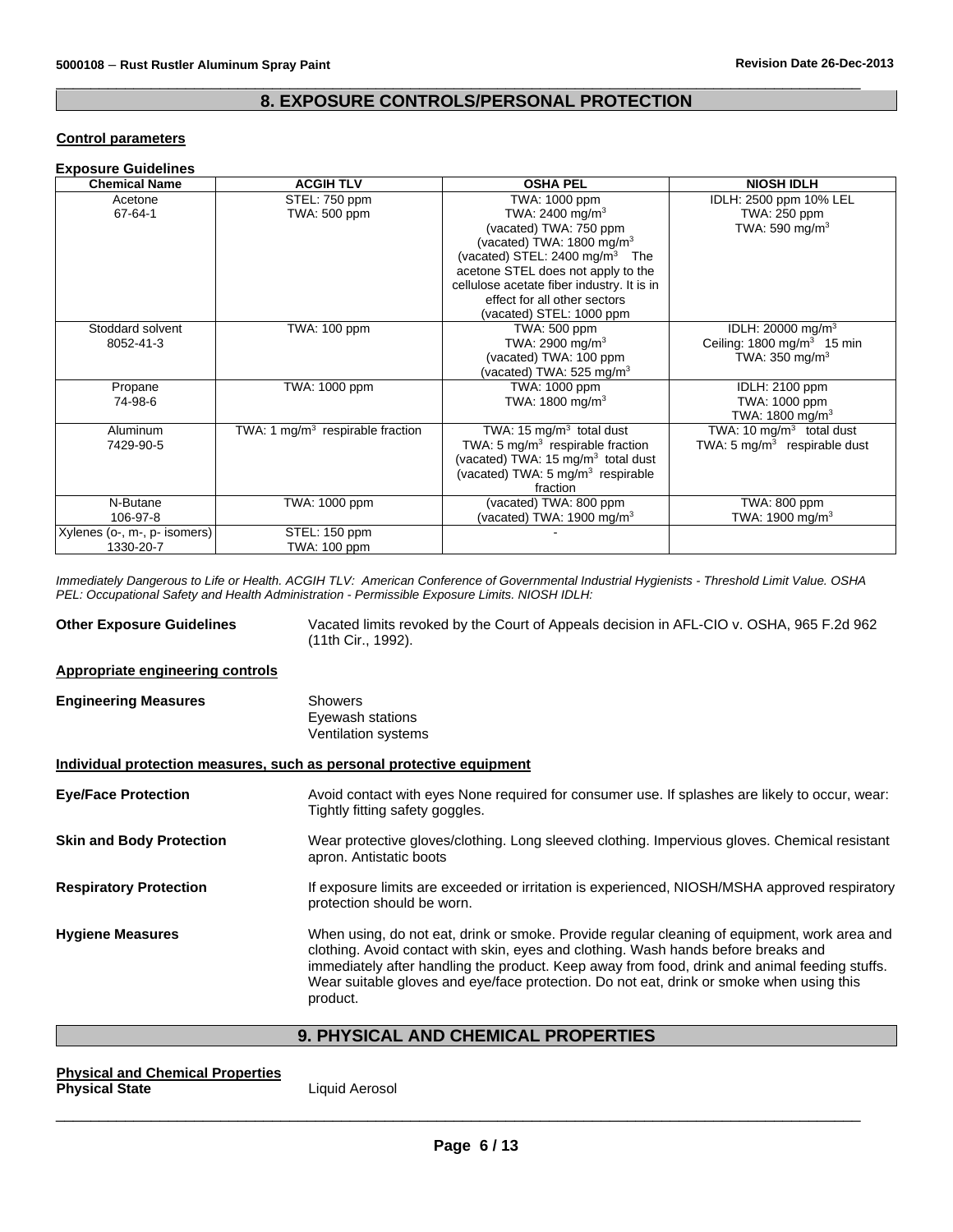| <b>9. PHYSICAL AND CHEMICAL PROPERTIES</b> |                          |                        |                          |
|--------------------------------------------|--------------------------|------------------------|--------------------------|
| Appearance                                 | Silver                   | Odor                   | Solvent                  |
| Color                                      | No information available | <b>Odor Threshold</b>  | No information available |
| <b>Property</b>                            | <b>Values</b>            | <b>Remarks/ Method</b> |                          |
| рH                                         | <b>UNKNOWN</b>           | None known             |                          |
| <b>Melting/freezing point</b>              | No data available        | None known             |                          |
| <b>Boiling Point/Range</b>                 |                          | None known             |                          |
| <b>Flash Point</b>                         |                          | None known             |                          |
| <b>Evaporation rate</b>                    | No data available        | None known             |                          |
| Flammability (solid, gas)                  | No data available        | None known             |                          |
| <b>Flammability Limits in Air</b>          |                          |                        |                          |
| <b>Upper flammability limit</b>            | No data available        |                        |                          |
| Lower flammability limit                   | No data available        |                        |                          |
| Vapor pressure                             | No data available        | None known             |                          |
| Vapor density                              | No data available        | None known             |                          |
| <b>Specific Gravity</b>                    | No data available        | None known             |                          |
| <b>Water Solubility</b>                    | Insoluble in water.      | None known             |                          |
| Solubility in other solvents               | No data available        | None known             |                          |
| Partition coefficient: n-octanol/water     |                          | None known             |                          |
| <b>Autoignition temperature</b>            | No data available        | None known             |                          |
| <b>Decomposition temperature</b>           | No data available        | None known             |                          |
| <b>Kinematic viscosity</b>                 | No data available        | None known             |                          |
| <b>Dynamic viscosity</b>                   | No data available        | None known             |                          |
| <b>Explosive Properties</b>                | No data available        |                        |                          |
| <b>Oxidizing Properties</b>                | No data available        |                        |                          |
| <b>Other Information</b>                   |                          |                        |                          |
| <b>Softening Point</b>                     | No data available        |                        |                          |
| <b>VOC Content (%)</b>                     | No data available        |                        |                          |

 $\overline{\phantom{a}}$  , and the set of the set of the set of the set of the set of the set of the set of the set of the set of the set of the set of the set of the set of the set of the set of the set of the set of the set of the s

# **10. STABILITY AND REACTIVITY**

#### **Reactivity**

No data available.

#### **Chemical stability**

Stable under recommended storage conditions.

#### **Possibility of Hazardous Reactions**

None under normal processing.

#### **Conditions to avoid**

Heating in air. Heat, flames and sparks.

#### **Incompatible materials**

Strong acids. Strong bases. Strong oxidizing agents. Chlorinated compounds.

### **Hazardous Decomposition Products**

Thermal decomposition can lead to release of irritating gases and vapors. Carbon monoxide (CO). Carbon dioxide (CO2).

# **11. TOXICOLOGICAL INFORMATION**

#### **Information on likely routes of exposure**

#### **Product Information**

**Inhalation** May cause irritation of respiratory tract. Aspiration into lungs can produce severe lung damage. May cause pulmonary edema. Pulmonary edema can be fatal. May cause drowsiness and dizziness.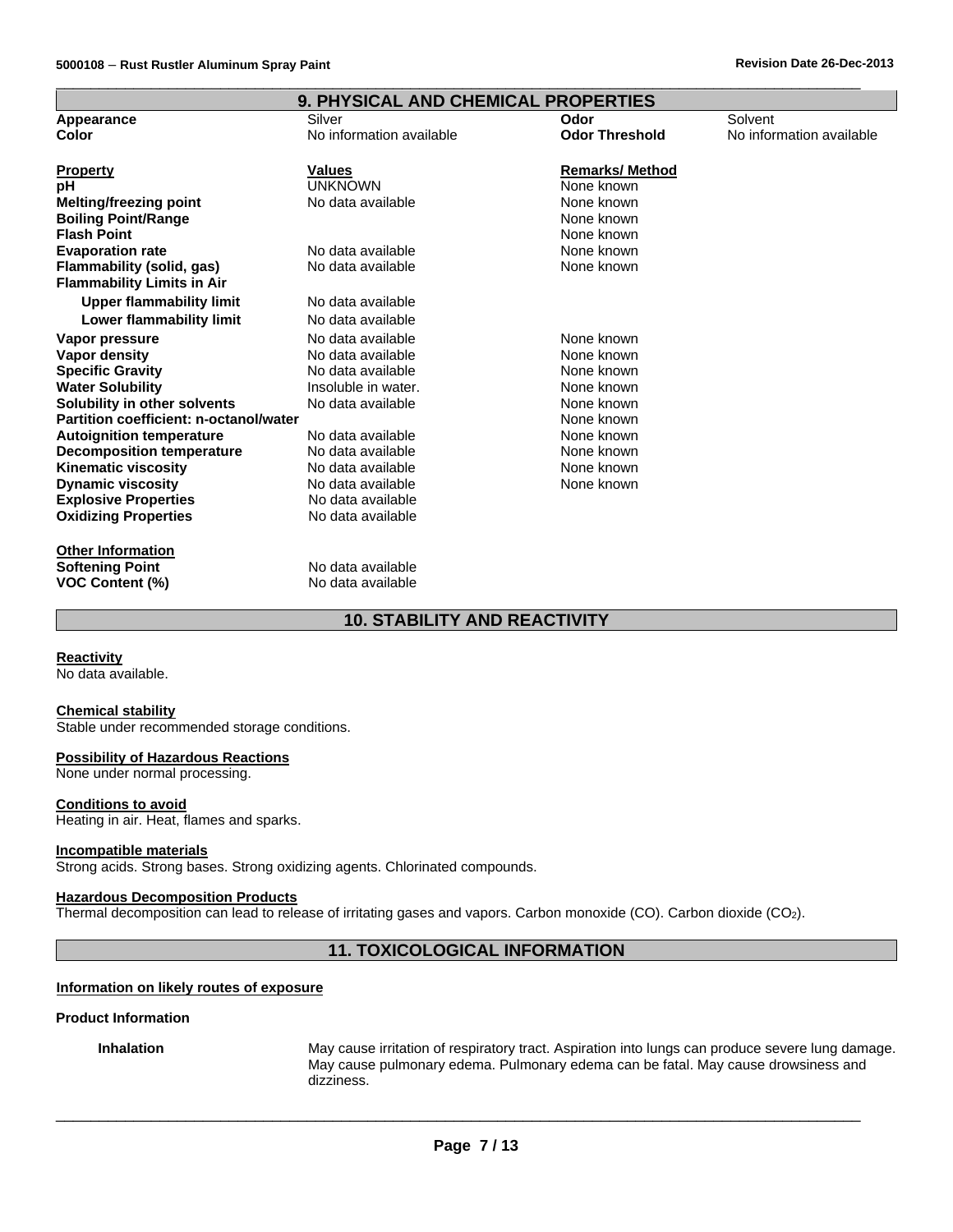| miaal klamaa        | <b>DEO Ovel</b>                                                                                              | <b>DEO</b> Develop                                                                                                                                                                                                                                                                                                          | l CEO Inhalation |  |
|---------------------|--------------------------------------------------------------------------------------------------------------|-----------------------------------------------------------------------------------------------------------------------------------------------------------------------------------------------------------------------------------------------------------------------------------------------------------------------------|------------------|--|
| Ingestion           |                                                                                                              | Ingestion may cause irritation to mucous membranes. Ingestion may cause gastrointestinal<br>irritation, nausea, vomiting and diarrhea. Potential for aspiration if swallowed. May cause lung<br>damage if swallowed. Aspiration may cause pulmonary edema and pneumonitis. May be fatal<br>if swallowed and enters airways. |                  |  |
| <b>Skin Contact</b> |                                                                                                              | Expected to be an irritant based on components. Irritating to skin. Prolonged contact may<br>cause redness and irritation. Repeated exposure may cause skin dryness or cracking.                                                                                                                                            |                  |  |
| <b>Eye Contact</b>  | Expected to be an irritant based on components. Irritating to eyes. May cause redness, itching,<br>and pain. |                                                                                                                                                                                                                                                                                                                             |                  |  |

 $\overline{\phantom{a}}$  , and the set of the set of the set of the set of the set of the set of the set of the set of the set of the set of the set of the set of the set of the set of the set of the set of the set of the set of the s

| <b>Chemical Name</b>         | LD50 Oral            | <b>LD50 Dermal</b>       | <b>LC50 Inhalation</b>                |
|------------------------------|----------------------|--------------------------|---------------------------------------|
| Acetone                      |                      |                          | $=$ 50100 mg/m <sup>3</sup> (Rat) 8 h |
| 67-64-1                      |                      |                          |                                       |
| Propane                      |                      | $\overline{\phantom{0}}$ | $= 658$ mg/L (Rat) 4 h                |
| 74-98-6                      |                      |                          |                                       |
| N-Butane                     |                      |                          | $= 658$ g/m <sup>3</sup> (Rat) 4 h    |
| 106-97-8                     |                      |                          |                                       |
| Xylenes (o-, m-, p- isomers) | $= 4300$ mg/kg (Rat) | $>$ 2000 mg/kg (Rabbit)  | $= 47635$ mg/L (Rat) 4 h              |
| 1330-20-7                    |                      |                          |                                       |

#### **Information on toxicological effects**

**Symptoms** Redness of the skin. May cause redness and tearing of the eyes. Difficulty in breathing. Coughing and/ or wheezing. Asthma-like and/ or skin allergy-like symptoms. Inhalation of high vapor concentrations may cause symptoms like headache, dizziness, tiredness, nausea and vomiting

#### **Delayed and immediate effects as well as chronic effects from short and long-term exposure**

**Sensitization** No information available.

**Mutagenic Effects Contains a known or suspected mutagen.** 

**Carcinogenicity** The table below indicates whether each agency has listed any ingredient as a carcinogen.

| <b>Chemical Name</b>         | <b>ACGIH</b> | <b>IARC</b> | <b>NTP</b> | <b>OSHA</b> |
|------------------------------|--------------|-------------|------------|-------------|
| Xylenes (o-, m-, p- isomers) |              | Group 3     |            |             |
| 1330-20-7                    |              |             |            |             |
| Hexanoic acid, 2-ethyl-,     |              | Group 2B    |            |             |
| $\text{cobalt}(2+)$ salt     |              |             |            |             |
| 136-52-7                     |              |             |            |             |

### *IARC: (International Agency for Research on Cancer)*

*Group 2B - Possibly Carcinogenic to Humans*

*Group 3 - Not Classifiable as to Carcinogenicity in Humans OSHA: (Occupational Safety & Health Administration) X - Present*

| <b>Reproductive Toxicity</b>    | No information available                                                                                                                                                                                                                                                                                                                                                                                                              |
|---------------------------------|---------------------------------------------------------------------------------------------------------------------------------------------------------------------------------------------------------------------------------------------------------------------------------------------------------------------------------------------------------------------------------------------------------------------------------------|
| <b>STOT - single exposure</b>   | No information available.                                                                                                                                                                                                                                                                                                                                                                                                             |
| <b>STOT - repeated exposure</b> | No information available.                                                                                                                                                                                                                                                                                                                                                                                                             |
| <b>Chronic Toxicity</b>         | Avoid repeated exposure. Repeated or prolonged contact causes sensitization, asthma and<br>eczemas. Intentional misuse by deliberately concentrating and inhaling contents may be<br>harmful or fatal. Contains material which may cause cancer. Contains a known or suspected<br>mutagen. Possible risks of irreversible effects. Contains a known or suspected carcinogen.<br>Aspiration may cause pulmonary edema and pneumonitis. |
| <b>Target Organ Effects</b>     | Central nervous system (CNS). Eyes. Kidney. Respiratory system. Skin. May affect the genetic<br>material in germ cells (sperm and eggs). Gastrointestinal tract (GI). Blood. Liver. Lungs. Testes                                                                                                                                                                                                                                     |
| <b>Aspiration Hazard</b>        | No information available.                                                                                                                                                                                                                                                                                                                                                                                                             |

#### **Numerical measures of toxicity Product Information**

### **The following values are calculated based on chapter 3.1 of the GHS document**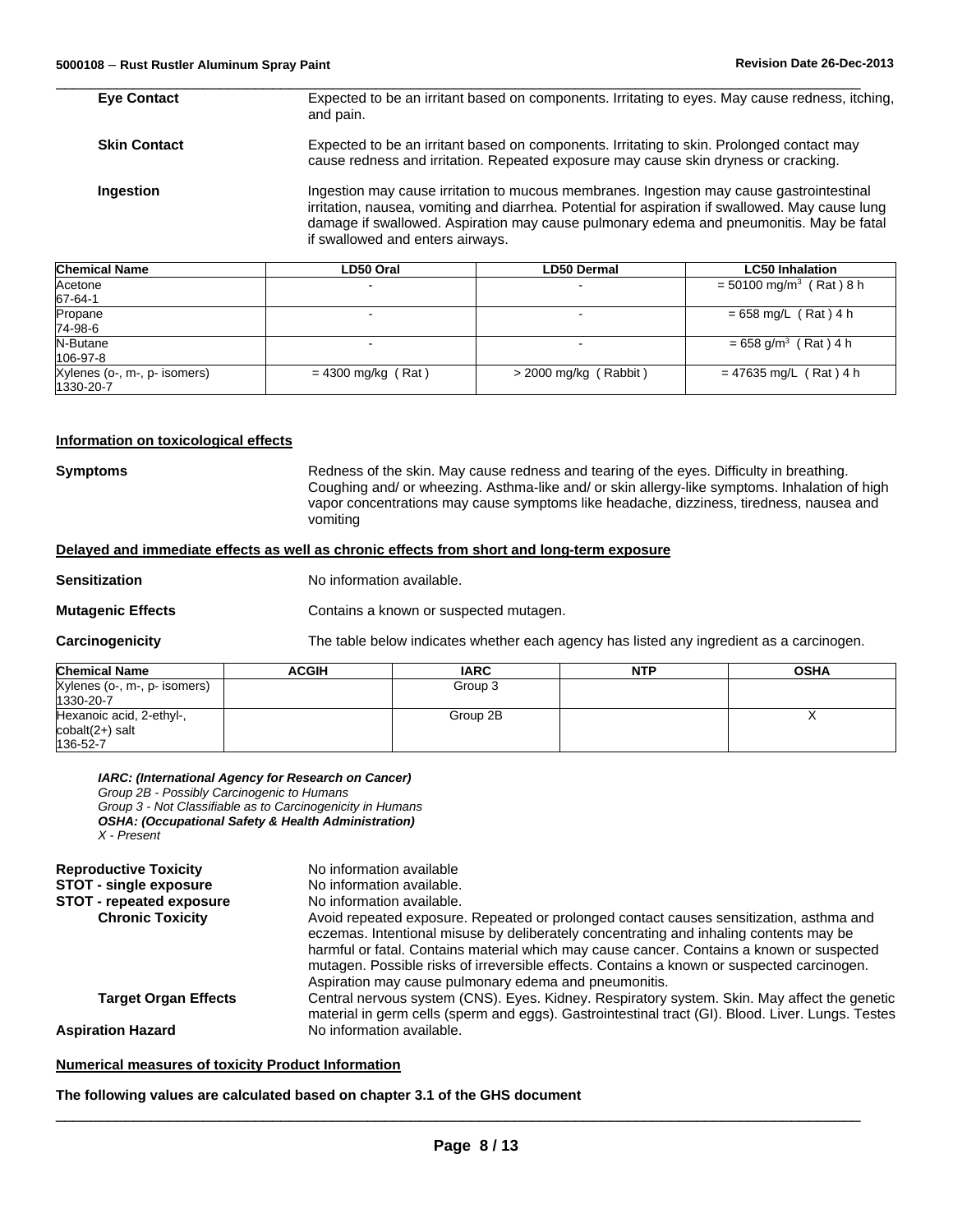$\overline{\phantom{a}}$  , and the set of the set of the set of the set of the set of the set of the set of the set of the set of the set of the set of the set of the set of the set of the set of the set of the set of the set of the s **ATEmix (oral)** 27,950.00 mg/kg **ATEmix (dermal)** 7,150.00 mg/kg (ATE) **ATEmix (inhalation-gas)** 28,047.00 ppm (4 hr) **ATEmix (inhalation-dust/mist)** 9.14 mg/L **ATEmix (inhalation-vapor)** 72.00ATEmix

# **12. ECOLOGICAL INFORMATION**

# **Ecotoxicity**

Harmful to aquatic life with long lasting effects.

#### **Persistence and Degradability**

No information available.

# **Bioaccumulation**

No information available.

### **Other Adverse Effects**

No information available.

# **13. DISPOSAL CONSIDERATIONS**

#### **Waste treatment methods**

**Waste Disposal Methods** This material, as supplied, is a hazardous waste according to federal regulations (40 CFR 261).

**Contaminated Packaging Theory Contaminated Packaging Containers.** 

**US EPA Waste Number** D001 U002 U239

| <b>Chemical Name</b>          | <b>RCRA</b> | <b>RCRA - Basis for Listing</b> | <b>RCRA - D Series Wastes</b> | <b>RCRA - U Series Wastes</b> |
|-------------------------------|-------------|---------------------------------|-------------------------------|-------------------------------|
| Acetone                       |             | Included in waste stream:       |                               | U002                          |
| 67-64-1                       |             | F <sub>0</sub> 39               |                               |                               |
| Xylenes (o , m , p - isomers) |             |                                 |                               | U239                          |
| 1330-20-7                     |             |                                 |                               |                               |

This product contains one or more substances that are listed with the State of California as a hazardous waste.

| <b>Chemical Name</b>                     | <b>California Hazardous Waste</b> |
|------------------------------------------|-----------------------------------|
| Acetone                                  | Ignitable                         |
| 67-64-1                                  |                                   |
| Aluminum                                 | Ignitable powder                  |
| 7429-90-5                                |                                   |
| Xylenes (o-, m-, p- isomers)             | Toxic                             |
| 1330-20-7                                | Ignitable                         |
| Hexanoic acid, 2-ethyl-, cobalt(2+) salt | Toxic                             |
| 136-52-7                                 |                                   |

# **14. TRANSPORT INFORMATION**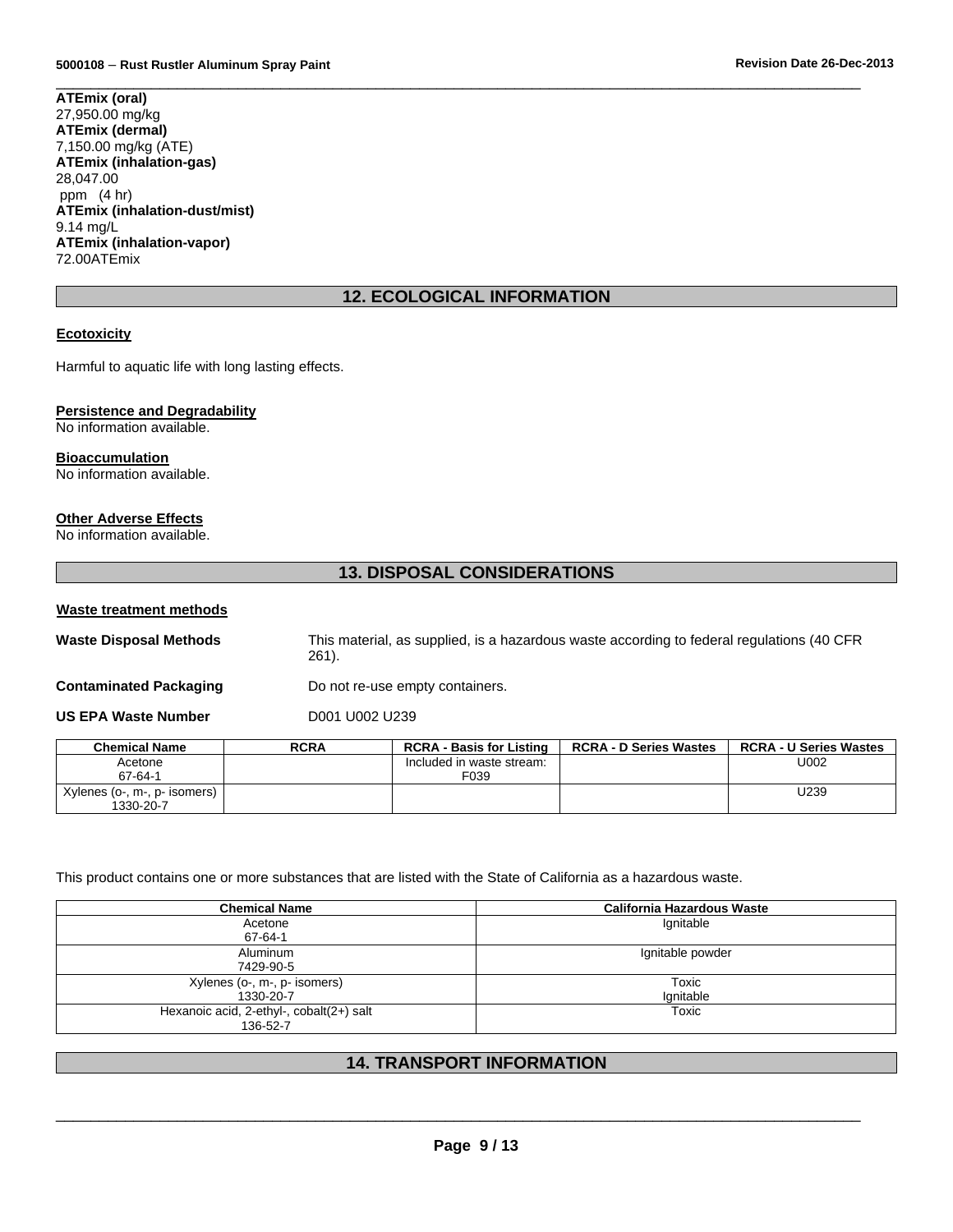# **14. TRANSPORT INFORMATION**

 $\overline{\phantom{a}}$  , and the set of the set of the set of the set of the set of the set of the set of the set of the set of the set of the set of the set of the set of the set of the set of the set of the set of the set of the s

# **DOT**

**Proper Commodity (Mixture)**<br>ORM-D **Proper Shipping Name<br>Hazard Class<br>Description** Consumer commodity (Mixture), ORM-D, **Emergency Response Guide Number**  126

# **TDG**

| UN1950                      |
|-----------------------------|
| Aerosols (Mixture)          |
| 21                          |
| AEROSOLS.2.1.UN1950.Mixture |
|                             |

# **MEX**

| UN-No                | UN1950                        |
|----------------------|-------------------------------|
| Proper Shipping Name | Aerosols (Mixture)            |
| <b>Hazard Class</b>  | 21                            |
| Description          | UN1950 Aerosols, 2.1, Mixture |

#### **ICAO**

| UN-No                       | UN1950                    |
|-----------------------------|---------------------------|
| <b>Proper Shipping Name</b> | Aerosols (Mixture)        |
| <b>Hazard Class</b>         | 2.1                       |
| <b>Description</b>          | Aerosols, UN1950, Mixture |

#### **IATA**

| UN-No                       | UN1950                                 |
|-----------------------------|----------------------------------------|
| <b>Proper Shipping Name</b> | Aerosols, flammable (Mixture)          |
| <b>Hazard Class</b>         | 21                                     |
| <b>Description</b>          | UN1950.Aerosols. flammable.2.1.Mixture |

### **IMDG/IMO**

| UN-No                       | UN1950                       |
|-----------------------------|------------------------------|
| <b>Proper Shipping Name</b> | Aerosols (Mixture)           |
| <b>Hazard Class</b>         |                              |
| EmS No.                     | $F-D. S-U$                   |
| <b>Description</b>          | UN1950, Aerosols, 2, Mixture |

### **RID**

| UN-No                       | UN1950                           |
|-----------------------------|----------------------------------|
| <b>Proper Shipping Name</b> | Aerosols (Mixture)               |
| <b>Hazard Class</b>         | 2                                |
| <b>Classification Code</b>  | 5Α                               |
| <b>Description</b>          | UN1950 Aerosols, 2, RID, Mixture |
| <b>ADR/RID-Labels</b>       | 2                                |

### **ADR**

| UN-No                       | UN1950                           |
|-----------------------------|----------------------------------|
| <b>Proper Shipping Name</b> | Aerosols (Mixture)               |
| <b>Hazard Class</b>         |                                  |
| <b>Classification Code</b>  | 5Α                               |
| <b>Description</b>          | UN1950 Aerosols, 2, ADR, Mixture |
| <b>ADR/RID-Labels</b>       | 2                                |
|                             |                                  |

# **ADN**

**Proper Shipping Name** 

UN1950<br>Aerosols (Mixture)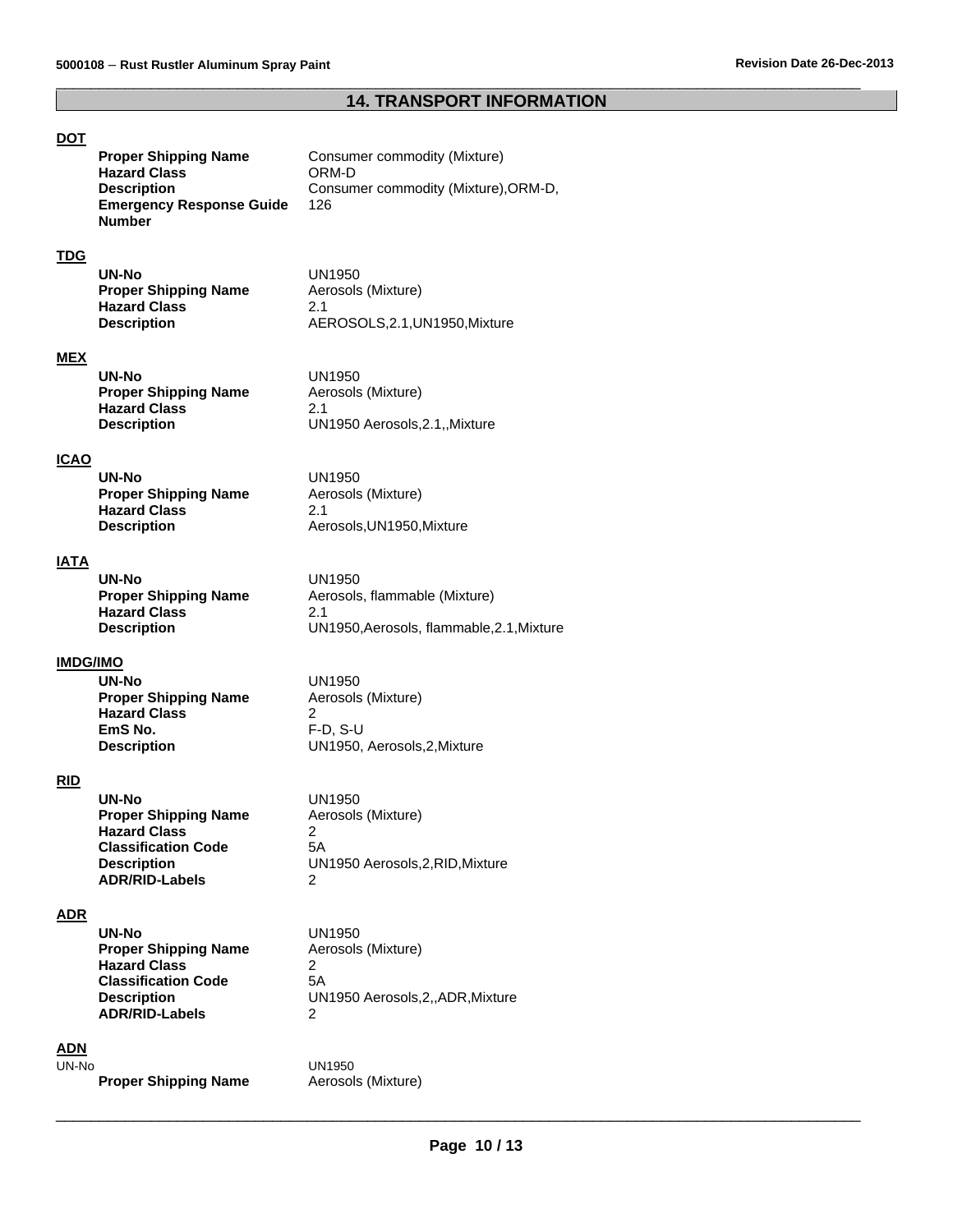# **14. TRANSPORT INFORMATION**

 $\overline{\phantom{a}}$  , and the set of the set of the set of the set of the set of the set of the set of the set of the set of the set of the set of the set of the set of the set of the set of the set of the set of the set of the s

**Hazard Class** 2<br>**Classification Code** 5A **Classification Code**<br>**Special Provisions Description** UN1950 Aerosols,2, **Hazard Labels** 2 **Limited Quantity** See SP277

**Special Provisions** 63, 190, 191, 277, 913

# **15. REGULATORY INFORMATION**

#### **International Inventories**

TSCA Complies<br>DSL All compo All components are listed either on the DSL or NDSL.

**TSCA** - United States Toxic Substances Control Act Section 8(b) Inventory **DSL/NDSL** - Canadian Domestic Substances List/Non-Domestic Substances List

#### **U.S. Federal Regulations**

#### **SARA 313**

Section 313 of Title III of the Superfund Amendments and Reauthorization Act of 1986 (SARA). This product contains a chemical or chemicals which are subject to the reporting requirements of the Act and Title 40 of the Code of Federal Regulations, Part 372:

| <b>Chemical Name</b>  | <b>CAS-No</b> | Weight %     | <b>SARA</b><br>242<br><b>Threshold</b><br>-315<br>Values % |
|-----------------------|---------------|--------------|------------------------------------------------------------|
| Aluminum<br>7429-90-5 | 7429-90-5     | . AF<br>כו-כ | $\cdot\,$                                                  |

#### **SARA 311/312 Hazard Categories**

| <b>Acute Health Hazard</b>        | Yes |
|-----------------------------------|-----|
| <b>Chronic Health Hazard</b>      | Yes |
| Fire Hazard                       | Yes |
| Sudden Release of Pressure Hazard | Yes |
| <b>Reactive Hazard</b>            | N٥  |

#### **Clean Water Act**

This product contains the following substances which are regulated pollutants pursuant to the Clean Water Act (40 CFR 122.21 and 40 CFR 122.42):

#### **CERCLA**

This material, as supplied, contains one or more substances regulated as a hazardous substance under the Comprehensive Environmental Response Compensation and Liability Act (CERCLA) (40 CFR 302):

| <b>Chemical Name</b> | <b>Hazardous Substances RQs</b> | l Extremelv Hazardous Substances<br><b>RQs</b> | RQ                                         |
|----------------------|---------------------------------|------------------------------------------------|--------------------------------------------|
| Acetone<br>67-64-1   | 5000 lb                         |                                                | RQ 5000 lb final RQ<br>RQ 2270 kg final RQ |

# **U.S. State Regulations**

#### **California Proposition 65**

This product does not contain any Proposition 65 chemicals.

#### **U.S. State Right-to-Know Regulations**

| <b>Chemical Name</b>                | New Jersey | <b>Massachusetts</b> | Pennsylvania |
|-------------------------------------|------------|----------------------|--------------|
| Hexanoic acid, 2-ethyl-, cobalt(2+) |            |                      |              |
| salt                                |            |                      |              |
| 136-52-7                            |            |                      |              |
| Stoddard solvent                    |            |                      |              |
| 8052-41-3                           |            |                      |              |
| Xylenes (o-, m-, p- isomers)        |            |                      |              |
| 1330-20-7                           |            |                      |              |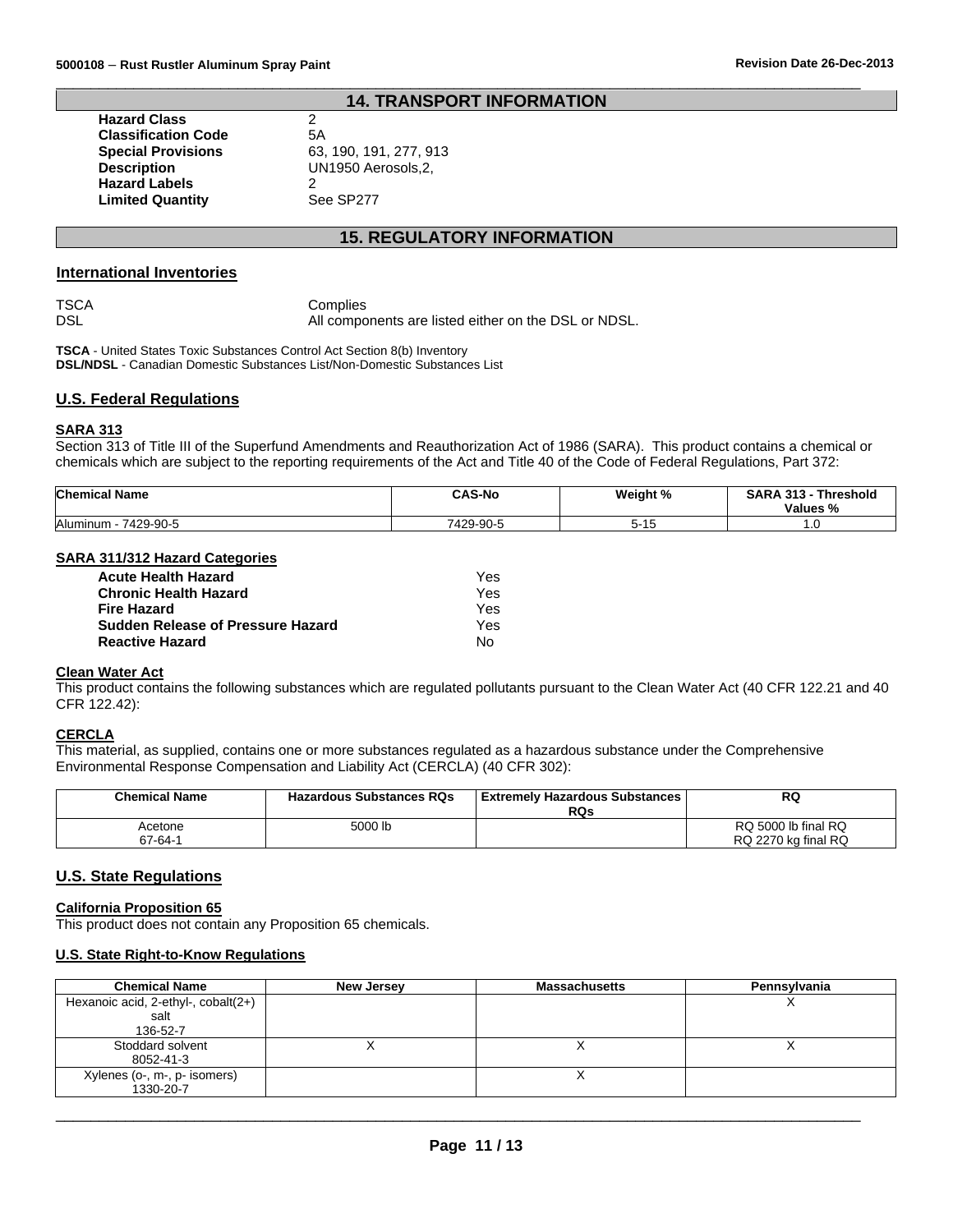| Aluminum           |    |                          |           |
|--------------------|----|--------------------------|-----------|
| 7429-90-5          |    |                          |           |
| Acetone            |    |                          |           |
| 67-64-1            |    |                          |           |
| Propane<br>74-98-6 |    |                          |           |
|                    |    |                          |           |
| N-Butane           | ,, | $\overline{\phantom{a}}$ | $\lambda$ |
| 106-97-8           |    |                          |           |

# **International Regulations**

**Minimum risk, Grade 0** 

| <b>Chemical Name</b>         | <b>Carcinogen Status</b> | <b>Exposure Limits</b>              |
|------------------------------|--------------------------|-------------------------------------|
| Acetone                      |                          | Mexico: TWA= 1000 ppm               |
|                              |                          | Mexico: TWA= 2400 mg/m <sup>3</sup> |
|                              |                          | Mexico: STEL= 1260 ppm              |
|                              |                          | Mexico: STEL= $3000 \text{ mg/m}^3$ |
| Stoddard solvent             |                          | Mexico: TWA 100 ppm                 |
|                              |                          | Mexico: TWA 523 mg/m <sup>3</sup>   |
|                              |                          | Mexico: STEL 200 ppm                |
|                              |                          | Mexico: STEL 1050 mg/m <sup>3</sup> |
| Aluminum                     |                          | Mexico: TWA= $10 \text{ mg/m}^3$    |
| N-Butane                     |                          | Mexico: TWA 800 ppm                 |
|                              |                          | Mexico: TWA 1900 mg/m <sup>3</sup>  |
| Xylenes (o-, m-, p- isomers) |                          | Mexico: TWA 100 ppm                 |
|                              |                          | Mexico: TWA 435 mg/m <sup>3</sup>   |
|                              |                          | Mexico: STEL 150 ppm                |
|                              |                          | Mexico: STEL 655 mg/m <sup>3</sup>  |

# **Canada**

**WHMIS Hazard Class** B4 Flammable solid D2A Very toxic materials A Compressed gases B5 Flammable aerosol



# **16. OTHER INFORMATION**

| <u>NFPA</u>                                      | <b>Health Hazard 2</b>                                           | <b>Flammability 4</b>                                        | <b>Instability 0</b>     | <b>Physical and Chemical</b><br>Hazards - |
|--------------------------------------------------|------------------------------------------------------------------|--------------------------------------------------------------|--------------------------|-------------------------------------------|
| <b>HMIS</b><br><b>Chronic Hazard Star Legend</b> | Health Hazard 2*                                                 | <b>Flammability 4</b><br>*Indicates a chronic health hazard. | <b>Physical Hazard 0</b> | <b>Personal Protection X</b>              |
| <b>Prepared By</b>                               | <b>Product Stewardship</b><br>Latham, NY 12110<br>1-800-572-6501 | 23 British American Blvd.                                    |                          |                                           |
| <b>Issuing Date</b>                              | 27-Apr-2007                                                      |                                                              |                          |                                           |
| <b>Revision Date</b>                             | 26-Dec-2013                                                      |                                                              |                          |                                           |
| <b>Revision Note</b>                             |                                                                  | No information available                                     |                          |                                           |